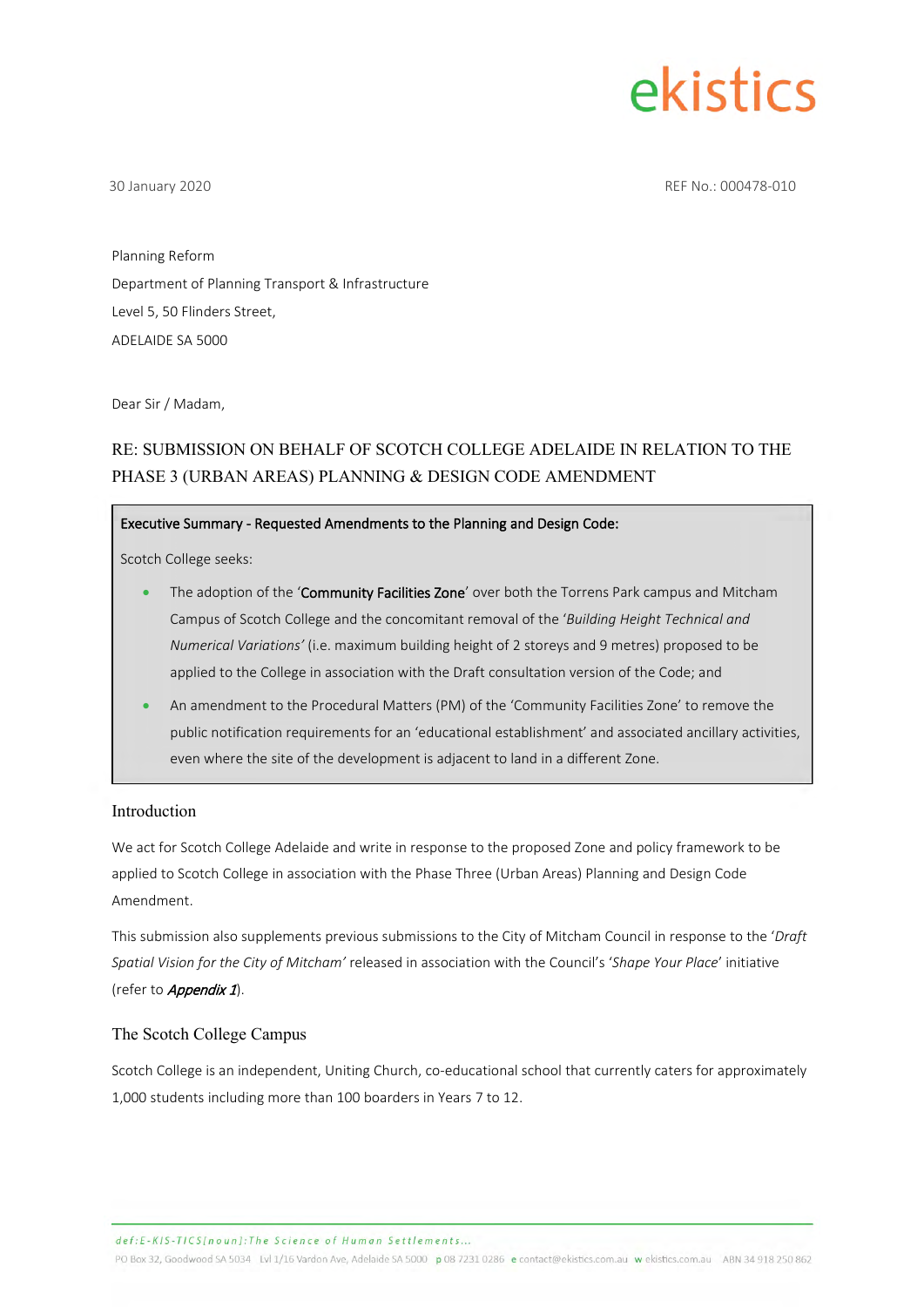Scotch College comprises two campuses; the Torrens Park campus located at Carruth Road, Torrens Park and the Mitcham Campus located at Norman Walk, Mitcham. The two neighbouring campuses cover approximately 20 hectares and include a 2.5 hectare farm for agricultural education.

The Scotch College Campus is more particularly described as follows:

- Torrens Park Campus:
	- 1. Certificate of Title Volume 5183 Folio 973 (Allotment 122 Filed Plan 15769);
	- 2. Certificate of Title Volume 5183 Folio 974 (Allotment 121 Filed Plan 15769);
	- 3. Certificate of Title Volume 5183 Folio 973 (Allotment 123 Filed Plan 15769);
	- 4. Certificate of Title Volume 5183 Folio 973 (Allotment 124 Filed Plan 15769); and
	- 5. Certificate of Title Volume 6093 Folio 908 (Allotment 100 Filed Plan 218967).
- Mitcham Campus:
	- 6. Certificate of Title Volume 5841 Folio 315 (Allotment 64 Filed Plan 15753);
	- 7. Certificate of Title Volume 5709 Folio 907 (Allotment 101 Filed Plan 15765);
	- 8. Certificate of Title Volume 5709 Folio 908 (Allotment 102 Filed Plan 15765);
	- 9. Certificate of Title Volume 5709 Folio 908 (Allotment 103 Filed Plan 15765);
	- 10. Certificate of Title Volume 5709 Folio 908 (Allotment 104 Filed Plan 15765);
	- 11. Certificate of Title Volume 5709 Folio 908 (Allotment 105 Filed Plan 15765);
	- 12. Certificate of Title Volume 5869 Folio 30 (Allotment 65 Filed Plan 15753); and
	- 13. Certificate of Title Volume 5869 Folio 791 (Allotment 66 Filed Plan 15753).

The Scotch College Torrens Park and Mitcham campuses are located within the City of Mitcham. The College was founded in 1919 out of the earlier Kyre College (1902-1918) and was subsequently incorporated under an Act of Parliament in 1922. A copy of the *Scotch College, Adelaide, Incorporation Act. – 1922 (Private Act)* is attached in *Appendix 2*.

Existing built form comprises historic and modern contemporary institutional buildings of up to three storeys in height with the exception of Torrens Park House (Circa 1874) which incorporates a tower element of three (e) storeys in height. Torrens Park House, the former stables and the Barr Smith Theatre are all recognised as State Heritage Places on the Torrens Park Campus. The Mitcham Campus incorporates a number of local heritage places and contributory items. (refer to Figure 1 below).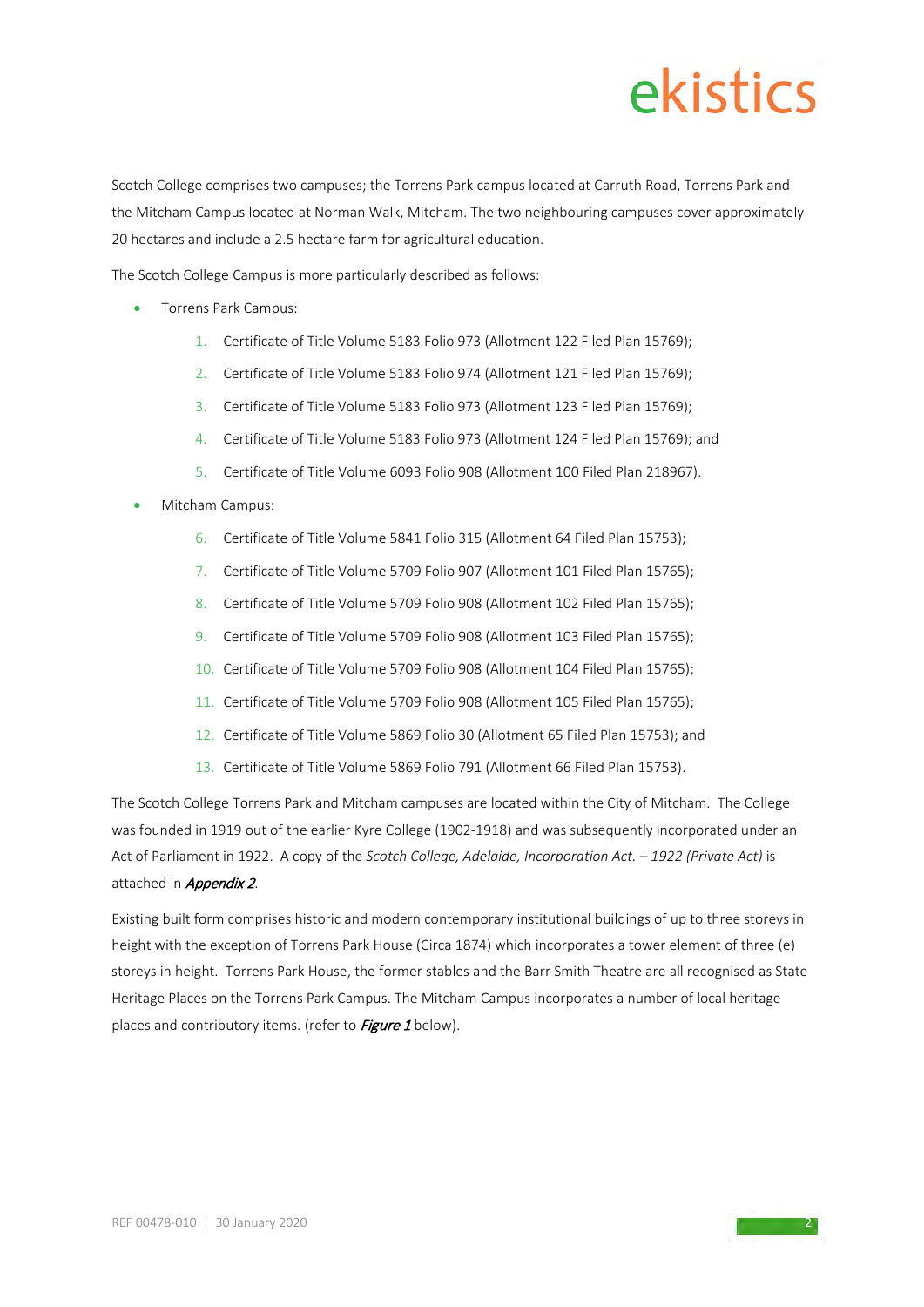#### Current Zone and Policy Framework

The College was founded and established well before planning legislation was introduced in South Australia under the *Town Planning Act, 1929*. Notwithstanding, both the Mitcham and Torrens Park campus are located in a Zone, as outlined in the Mitcham (City) Development Plan, that does not envisage, contemplate nor encourage a school or educational land uses.

The Mitcham Campus (junior school) is currently located within the '*Historic (Conservation) – Mitcham Village Zone'* whereas the Torrens Park Campus (senior school) is located within the '*Residential (Central Plains) Policy Area 8'* of the '*Residential (Central Plains) Zone'.* 

The Zoning of each campus is represented spatially in Figure 1 below.

#### Figure 1 *Scotch College Zoning Plan*



Notwithstanding the existing long-standing use of the campus for an educational establishment it is noted that within the '*Residential (Central Plains) Zone'*, the development of an '*educational establishment'* and '*boarding house'* are listed as non-complying forms of development. Within the *Historic (Conservation) – Mitcham Village*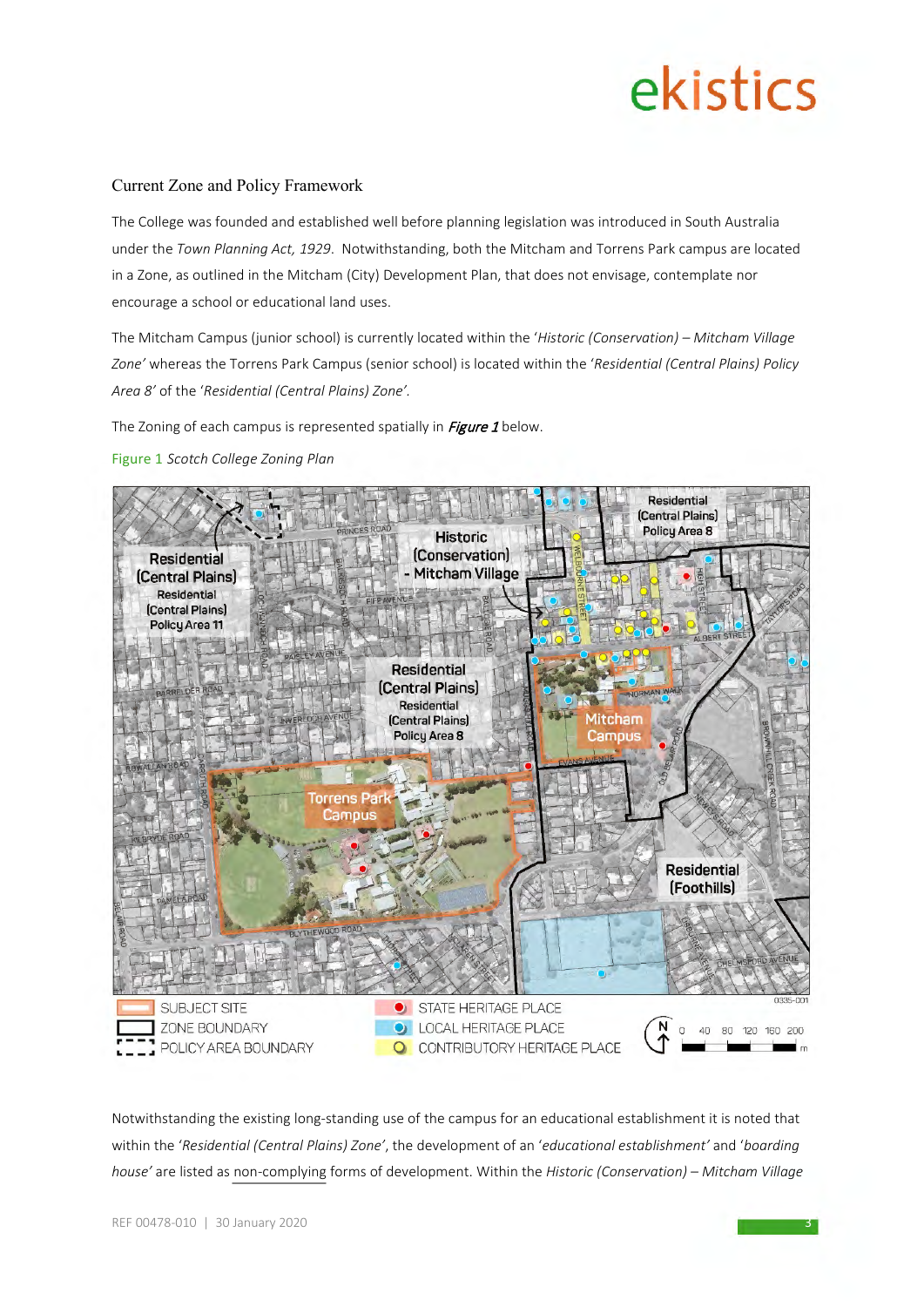*Zone* a '*boarding house*' is also listed as a non-complying form of development. This significantly restricts and limits the opportunity for the college to improve, replace or expand facilities on the campus.

The current absence of appropriate policy to guide development on each campus results in a lack of certainty to the College and adjoining residents and the community. Further, the existing limitations of the prevailing Zoning framework also limits the opportunity for the College to confidently plan for and implement necessary campus improvements and initiatives to maintain a contemporary campus and learning environment necessary for modern pedagogy.

#### Proposed Planning & Design Code Amendment

Under the new Planning and Design Code (Draft Consultation version) both the Mitcham and Torrens Park Campus of Scotch College is proposed to be located within the 'Suburban Neighbourhood Zone'. Within the Zone, an educational establishment is a form of 'Performance Assessed Development'. The College is not proposed to be located within a 'Sub-Zone'.

Following a review of the Planning and Design Code Consultation 'Map Viewer', we understand that the following 'Overlays' are also proposed to apply to each campus of the College:

- Torrens Park Campus:
	- » State Heritage Places Overlay;
	- » Airports Building Height (Regulated) Overlay;
	- » Traffic Generating Development Overlay;
	- » Urban Transport Routes Overlay;
	- » Future Road Widening Overlay;
	- » Prescribed Wells Area Overlay;
	- » Regulated Trees Overlay;
	- » Hazards (Bushfire Protection Area) Overlay;
	- » Advertising Near Signalised Intersections Overlay; and
	- Sloping Land Overlay.
- Mitcham Campus:
	- » Historic Area Overlay;
		- '*Mitcham Historic Area Statement (Mit 4)*'
	- » Local Heritage Place Overlay;
	- State Heritage Place Overlay:
	- » Airport Building Heights (Regulated) Overlay;
	- » Traffic Generating Development Overlay;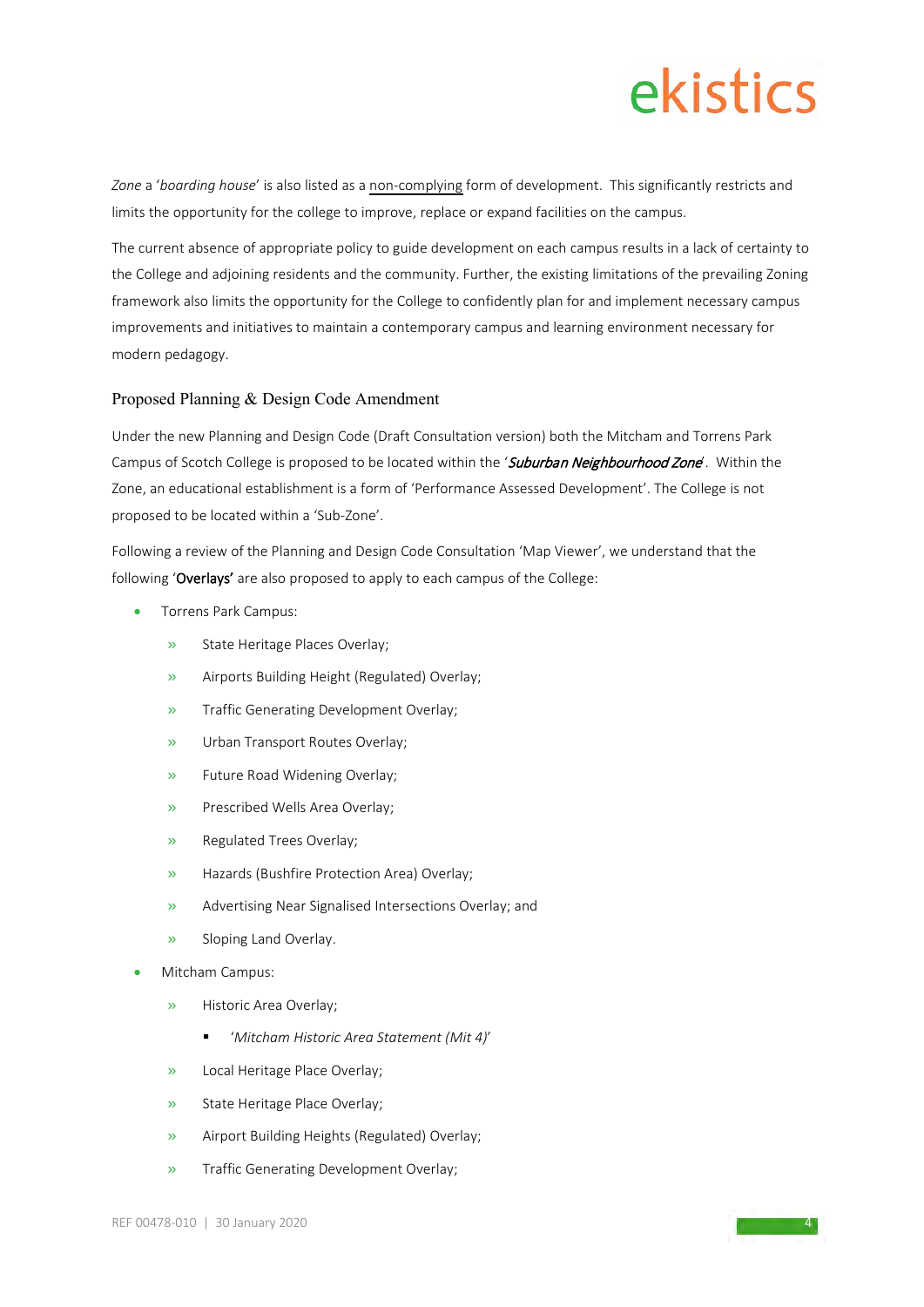- » Urban Transport Routes Overlay;
- » Hazards (Bushfire Urban Interface) Overlay;
- » Prescribed Wells area Overlay;
- » Regulated Trees Overlay; and
- » Water Resources Overlay.

Notwithstanding, given the difficulty in using and applying the Planning & Design Code Consultation 'Map Viewer' tool it may possible that other Overlays are proposed to be applied to each campus (to be confirmed).

The 'Suburban Neighbourhood Zone' seeks residential development and supporting uses that provide housing and supporting services and facilities that preserve a low-density residential character.

The Zone is proposed to be applied in very low-density areas and heritage and character areas as well as foothill locations with larger allotments on sloping land.

Pursuant to PO 4.1 '*Buildings contribute to a low-rise suburban character and complement the height of nearby buildings*'. Further, pursuant to DTS / DPF 4.1 building height (excluding garages, carports and outbuildings) should be no greater than that specified in the '*Building Height Technical and Numerical Variations' for this Zone*. For each campus the maximum building height is specified as 9.0 metres and 2 storeys. Notwithstanding, the '*Mitcham Village Historic Area Statement- Mit 4*' applies to the Mitcham Campus via the 'Historic Area Overlay' and identifies a 'single storey' built form character for this area.

Within the 'Suburban Neighbourhood Zone', DTS 1.1 identifies that '*Development Comprises one or more of the following land uses:"*

- *Community facility*
- *Dwelling*
- Educational establishment
- *Office*
- *Pre-school*
- *Recreation area*
- *Shop.*

Whilst an 'educational establishment' is nominated, there is limited policy ordinance directly guiding and facilitating the development of this form of development in the zone. It is noted that PO 1.5 identifies that nonresidential development, including educational establishments, should be located and designed to improve community accessibility to services. PO 1.6 identifies that non-residential development should be '*compatible with the low-density suburban character and amenity*'.

Pursuant to the Procedural Matters' (PM) section of this Zone we understand that any development application for an 'educational establishment' would be recognised as '*All other code assessed development'* within Table 3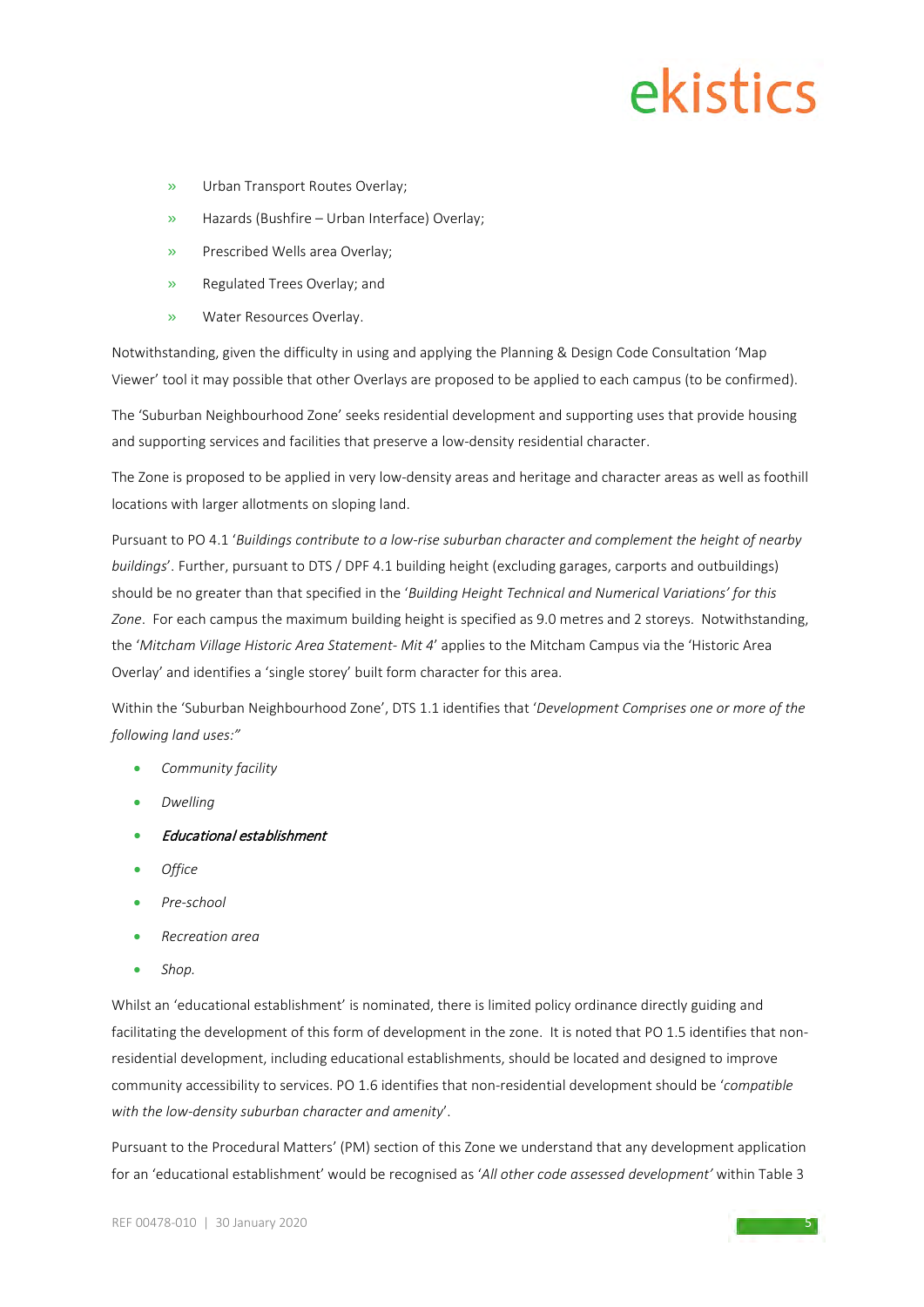of the Zone and would therefore require public notification. Notwithstanding, the 'Procedural Matters' (PM) section of this Zone refers to the '*Suburban Neighbourhood (Low Density) Zone Table 3*' which appears to be an error given this Zone does not actually exist?

Further, any development exceeding 9 metres and 2 storeys in height would also require public notification pursuant to the 'Procedural Matters' (PM) section of this Zone.

#### Community Facilities Zone

A suitable and alternative Zone in the Planning and Design Code that would be more appropriately applied to the Scotch College campus is the '*Community Facilities Zone*'. Within this Zone, an educational establishment is a 'Performance Assessed' development. The desired outcome for this Zone is to provide for a range of public and private community, educational, recreational and health care facilities and includes development associated with (or ancillary to) the provision of community, educational, recreational and / or health care services.

An examination of the spatial application of the Planning and Design Code reveals that there are a number of existing 'educational establishments' that are proposed to be located within the new 'Community Facilities' Zone. This is demonstrated spatially within *Figure 2* below which identifies several local schools, Colleges and Universities that are proposed to be located within the 'Community Facilities Zone' including Urrbrae College, Concordia College, Seymour College, Pasadena High School and the University of Adelaide (Wait Institute Campus).



#### Figure 2 *Educational Establishments within the Community Facilities Zone*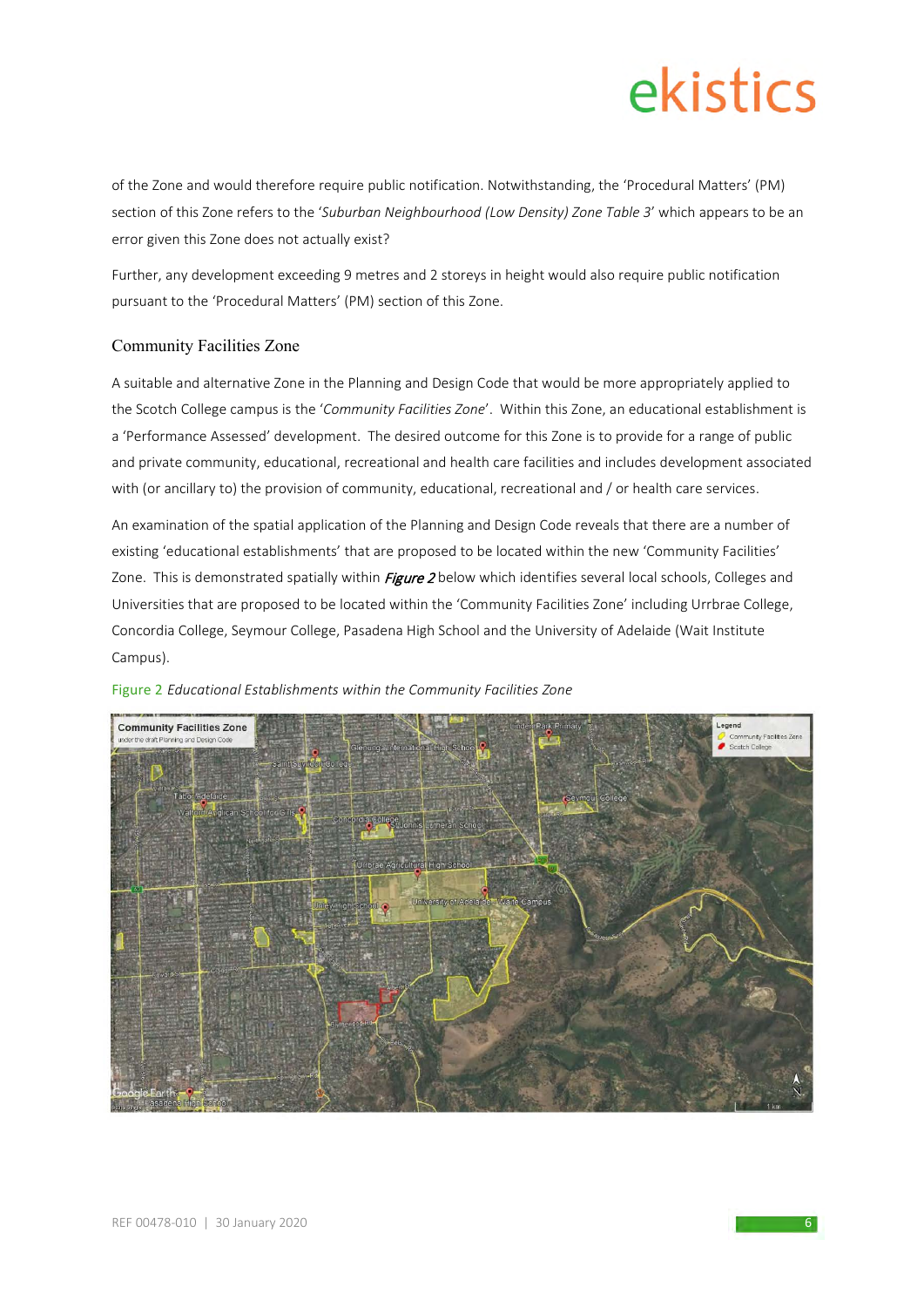Performance Outcome (PO) 1.3 of the 'Community Facilities Zone' specifically identifies that development should avoid inhibiting or prejudicing future delivery of educational services.

Given the primary purpose of the Zone is to accommodate community facilities including 'educational establishments', the zone and policy framework provides an appropriate suite of policies to specifically guide and facilitate a land use of this nature including:

- Encouragement of a range of low to medium rise buildings (1-6 building levels), with the highest intensity of built form at the centre of the Zone and lower scale at the peripheral zone interface;
- Buildings that mitigate visual impacts of building massing on residential development within a Neighbourhood Zone; and
- Buildings designed to mitigate overshadowing of residential development within a Neighbourhood Zone.

Importantly, the policy framework for the 'Community Facilities Zone' seeks to specifically facilitate and accommodate educational land uses whilst protecting adjoining sensitive residential development within adjoining Neighbourhood Zones. This Zone would provide greater certainty and guidance to both the College and adjoining residents and the community and would provide a more appropriate platform for the assessment of future development applications to improve and expand existing buildings and facilities on campus.

In particular, the accommodation of low to medium rise development (1- 6 building levels) is more realistic for Scotch College which is an established and long-standing educational establishment that already accommodates large historic and institutional buildings on spacious campus grounds. In contrast, the adoption of the Suburban Neighbourhood Zone, which contemplates only low-rise buildings (a maximum of 2 building levels), is not aligned with:

- The existing composition of built form on campus; or
- Future development that would be expected on campus to improve, replace and expand existing built form and provide a more modern and contemporary learning environment (such as vertically integrated education buildings etc.).

Further, we note that pursuant to the 'Procedural Matters' (PM) section of the 'Community Facilities Zone', any development application for an 'educational establishment' would be recognised as '*All other code assessed development'* within Table 3 of the Zone and therefore would require public notification. In addition, where a development is on a site that is 'adjacent land' to land in a different zone, an application for an 'educational establishment' within the 'Community Facilities Zone' would also require public notification. Accordingly, whilst we support the adoption of the Community Facilities Zone across the Scotch College Campus, we would however support and recommend an amendment to this Zone so that an 'educational establishment' (that is specifically contemplated in the Zone) would not require public consultation where it is aligned with the 'Desired Outcomes' (DO) and key policy framework of the Zone.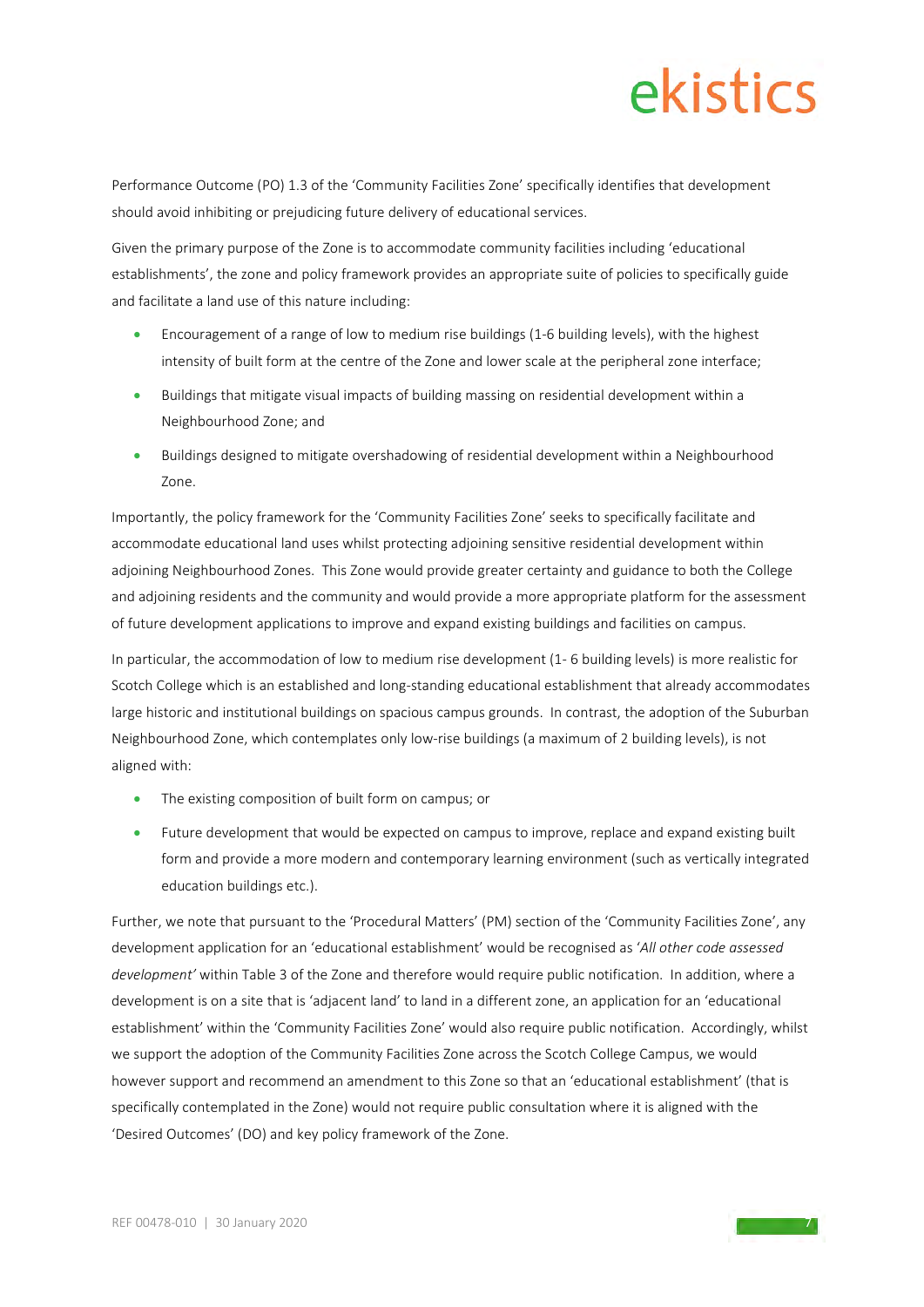#### Requested Amendment to the Planning and Design Code

In response to the public consultation of the new Planning and Design Code, Scotch College therefore seeks the adoption of the 'Community Facilities Zone' over both the Torrens Park Campus and Mitcham Campus of the College and the concomitant removal of the '*Building Height Technical and Numerical Variations'* (i.e. maximum building height of 2 storeys and 9 metres) proposed to be applied to the both campuses. . This proposed policy amendment is requested to ensure that the new Zone and policy framework better reflects the existing longstanding and ongoing use of the land as an 'educational establishment'. This request is also made in the context that the College was actually founded and established well before planning legislation was even introduced to South Australia.

The adoption of a more suitable and appropriate Zone and policy framework which recognises the existing, long-standing use of the site as an 'educational establishment' will significantly benefit the College, Council, neighbours and broader community by providing greater guidance and certainty to all stakeholders when assessing future development applications on the campus.

In addition, Scotch College also seek an amendment to the Procedural Matters (PM) of the 'Community Facilities Zone' to remove the requirement for an 'educational establishment' and associated ancillary activities to require public consultation, even where the site of the development is adjacent to land in a different Zone.

In making this request, we note that the Planning and Design Code is a new designated instrument under the Planning, Development and Infrastructure Act, 2016. It does not need to incorporate all of the same policy as contained in current Council Development Plans (and in many cases cannot due to the different format of this new planning instrument).

We thank you for the opportunity to provide this submission in response to the Planning and Design Code and thank you in anticipation of your favourable consideration of this request. Please do not hesitate to contact the undersigned on or direct on should you require any further information, or should you require further clarification of any of the matters raised and discussed within this submission.

Yours Sincerely

Richard Dwyer Managing Director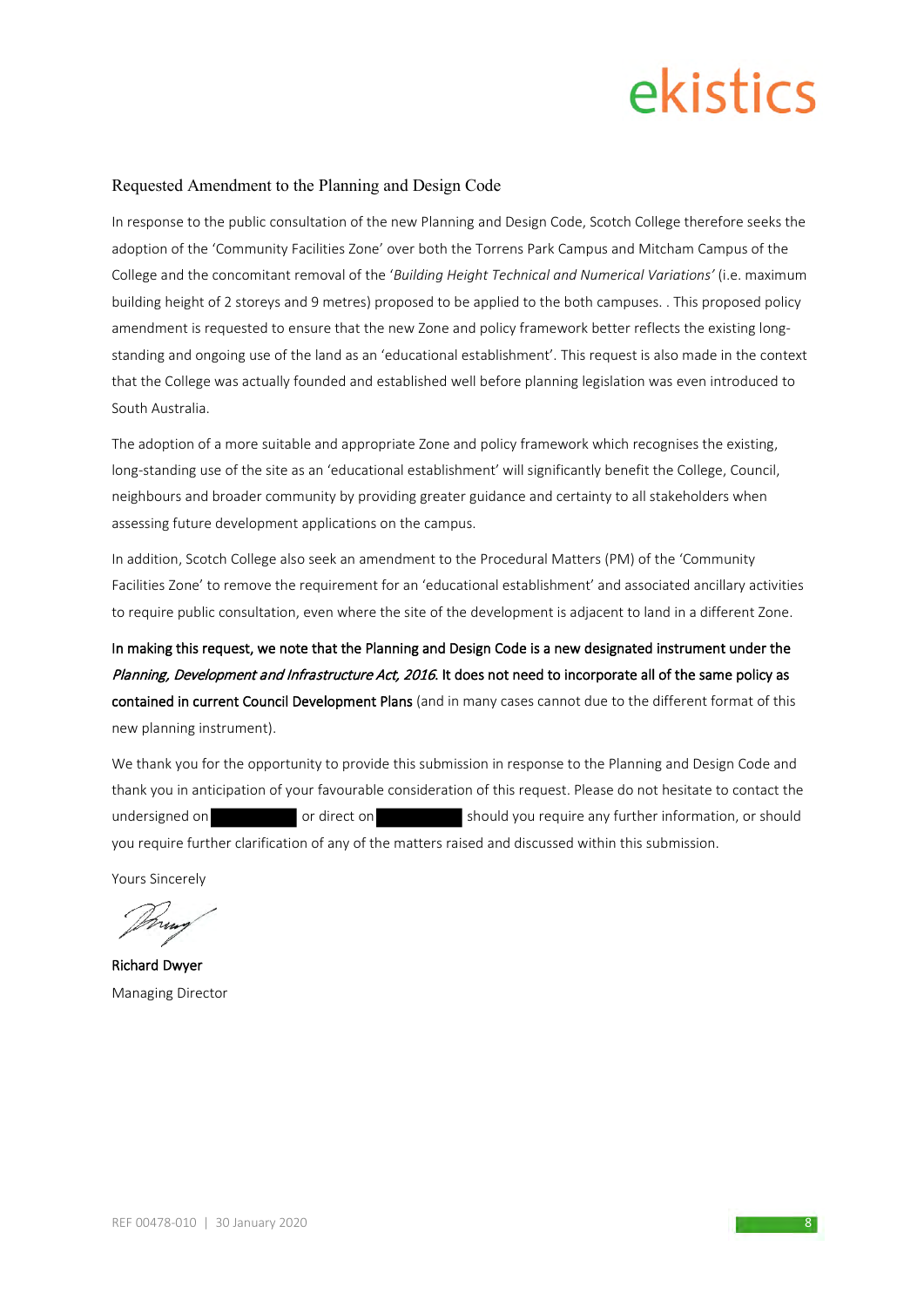Appendix 1:*Submission to Mitcham Council 'Shape Your Place' Initiative*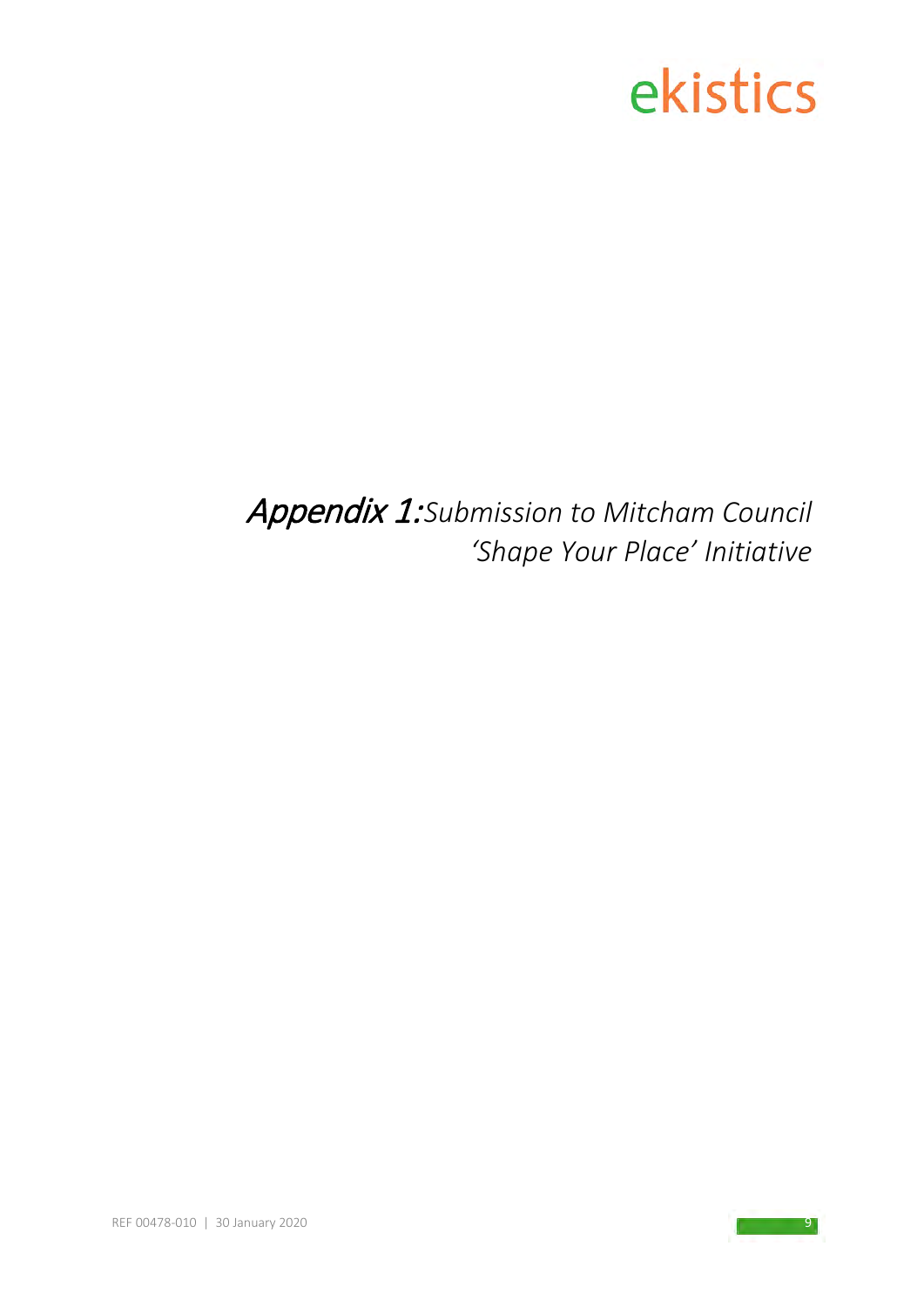10 September 2018 REF No.: 000478-004

City of Mitcham 131 Belair Road TORRENS PARK SA 5062

Attention: Ben Hignett,

Dear Mr Hignett,

#### RE: 'SHAPE YOUR PLACE' – REQUEST TO RE-ZONE LAND AT SCOTCH COLLEGE

We act for Scotch College and write in response to the *Draft Spatial Vision for the City of Mitcham* in association with the '*Shape Your Place*' community engagement initiative of the City of Mitcham.

Scotch College comprises two campuses; the Torrens Park campus located at Carruth Road, Torrens Park and the Mitcham Campus located at Norman Walk, Mitcham. Specifically, we write to request that the Council initiates and/or facilitates a re-zoning of each site to a more suitable and appropriate Zone that reflects the existing long-standing use of each campus as an 'educational establishment'. This submission formalises our participation at the 'Shape Your Place' Public Meeting held on the 4<sup>th</sup> of September 2018.

The Scotch College Torrens Park and Mitcham campuses are located within the City of Mitcham. The College was founded in 1919 out of the earlier Kyre College (1902-1918) and was subsequently incorporated under an Act of Parliament in 1922. A copy of the *Scotch College, Adelaide, Incorporation Act. – 1922 (Private Act)* is attached in **Appendix 1**. Importantly, the college was therefore founded and established well before planning legislation was introduced in South Australia under the *Town Planning Act, 1929*. Notwithstanding, each campuses of the College is located in a Zone, as outlined in the Mitcham (City) Development Plan, that does not envisage, contemplate nor encourage a school nor educational land uses.

The Mitcham Campus (junior school) is located within the *Historic (Conservation) – Mitcham Village Zone* whereas the Torrens Park Campus (senior school) is located within the *Residential (Central Plains) Policy Area 8*  of the *Residential (Central Plains) Zone.* The Zoning of each campus is represented spatially in *Figure 1* below.

It is noted that within the *Residential (Central Plains) Zone*, the development of an '*educational establishment'* and '*boarding house'* are listed as non-complying forms of development. This significantly restricts and limits the opportunity for the college to improve, replace or expand facilities on the campus and it is necessary to rely on 'case law' for a development to be assessed as a 'consent use' application on its merits.

def:E-KIS-TICS{noun]:The Science of Human Settlements.

PO Box 32, Goodwood SA 5034 Lvl 1/16 Vardon Ave, Adelaide SA 5000 p 08 7231 0286 e contact@ekistics.com.au w ekistics.com.au ABN 34 918 250 862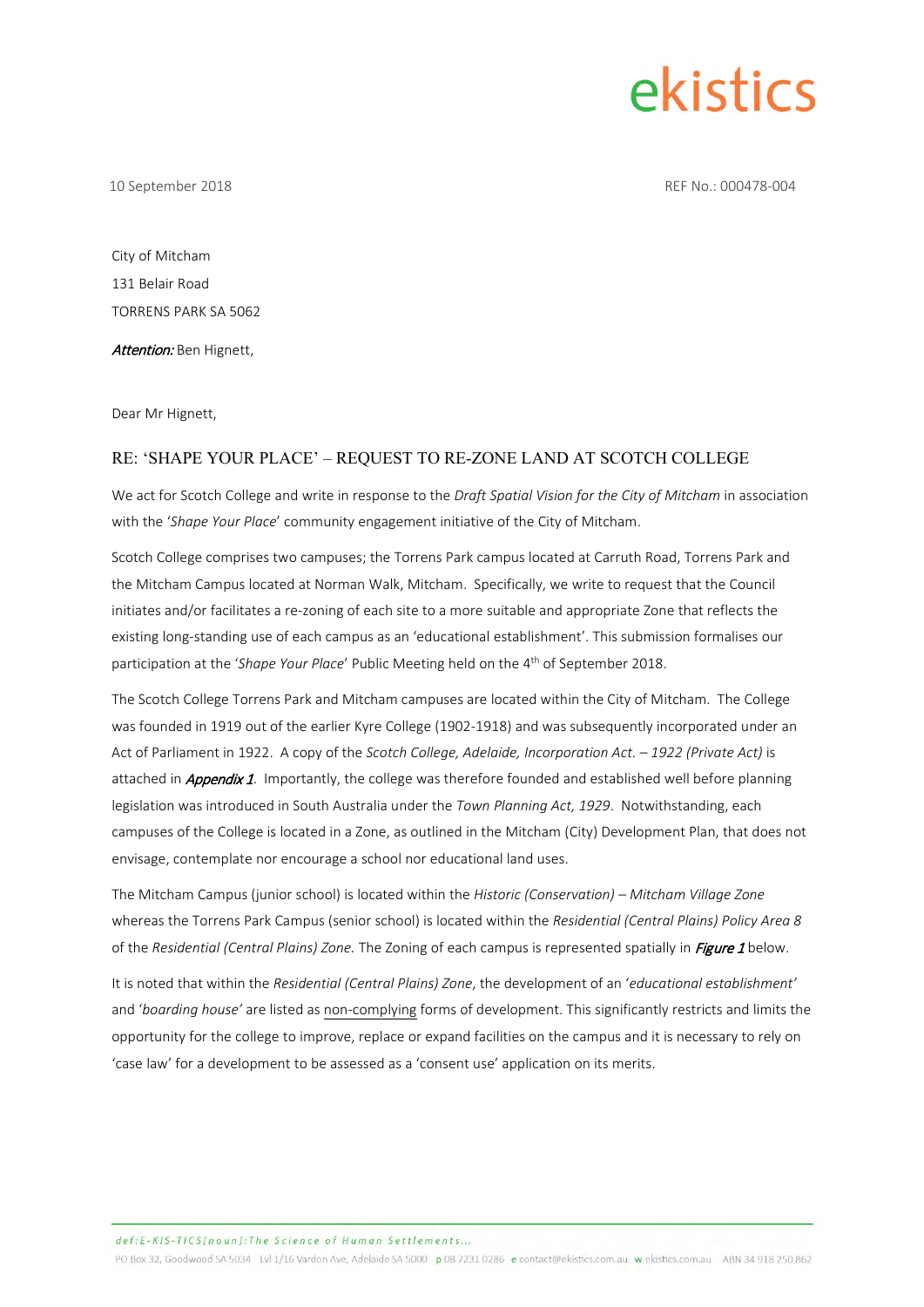Figure 1 *Scotch College Zoning Plan*



In particular, to enable even a minor development on the Torrens Park campus it is necessary to apply the existing non-complying development principle – also known as the '*Mercedes College Principle*'. This principle holds that in the absence of an express provision to the contrary in a Development Plan, development which seek to continue an existing non-complying use (e.g. by improving, replacing or adding to a building or better adapting conditions of that use to address contemporary conditions) will be treated as a consent use or on merit application rather than being classed non-complying.

Applying the Mercedes College Principle often requires the application to be processed as a Category 3 form of development requiring formal public notification with associated third-party appeal rights (unless the proposed development is determined to be of a 'minor' nature by the Relevant Authority). This process provides little certainty and is resource intensive; frequently being lengthy, expensive, and time-consuming.

In relation to the Mitcham Campus, we note that the Council's *Draft Spatial Vision for the City* identifies this land as '*No change – Off Limits*'. We understand that this position has been adopted to retain and preserve the important heritage fabric of this precinct which is currently located within the *Historic (Conservation) – Mitcham*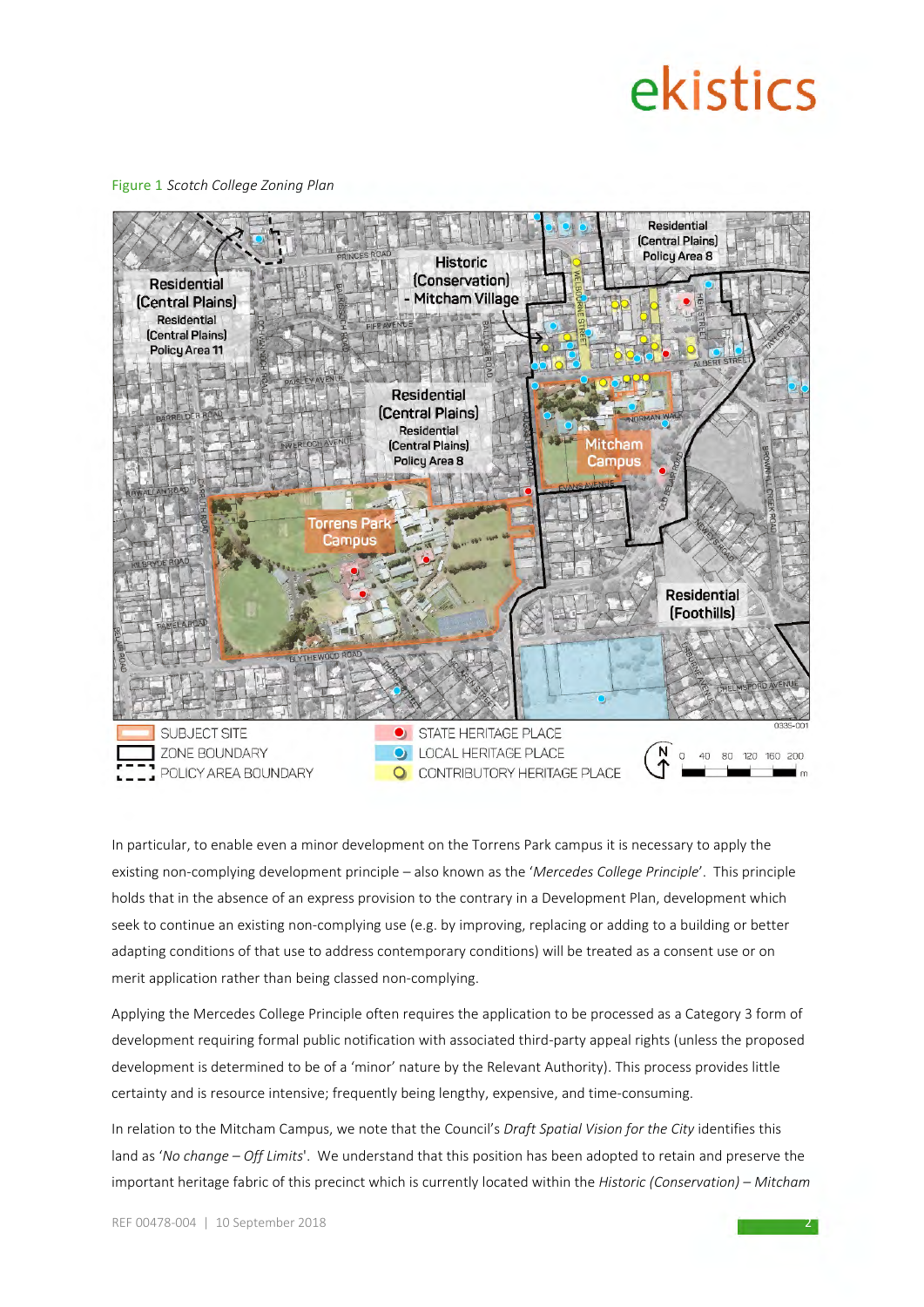*Village Zone*. Whilst the College supports the retention and preservation of existing Local Heritage Places and contributory buildings on the Mitcham campus (refer to  $Figure 1$ ), we question the suitability of this existing Zone moving forward. The existing Local Heritage Places and contributory buildings can still be afforded appropriate protection without necessarily being located in a Historic Conservation Zone. For example, consideration could be given to rezoning the land to a more suitable and appropriate zone that reflects its existing long-standing use as an 'educational establishment' with perhaps the adoption of a 'heritage overlay' (or equivalent) to ensure the preservation and appropriate management of the existing heritage fabric on campus. This would result in a policy framework that contemplates, envisages and supports the ongoing use of the campus as an 'educational establishment' whilst also preserving and managing the important existing heritage fabric both on campus and within the broader Mitcham Village precinct.

The current absence of appropriate policy to guide development on each campus results in a lack of certainty to the College and adjoining residents and the community. Further, the existing limitations of the prevailing Zoning framework also limits the opportunity for the College to confidently plan for and implement necessary campus improvements and initiatives to maintain a contemporary campus and learning environment necessary for modern pedagogy.

Accordingly, Scotch College seeks the re-zoning of each campuses to a more appropriate Zone that better reflects the existing long-standing and ongoing use of the land as an 'educational establishment'. The rezoning could be initiated as either a Development Plan Amendment (DPA) under the *Development Act, 1993* or possibly via the transition to the *Planning and Design Code* under the *Planning, Development and Infrastructure Act, 2016*. The adoption of a more suitable and appropriate Zone and policy framework which recognises the existing, long-standing use of the site as an 'educational establishment' will significantly benefit the College, Council, neighbours and broader community by providing greater guidance and certainty to all stakeholders when assessing future development applications on the campus.

We thank you for the opportunity to provide feedback on the *Draft Spatial Vision for the City of Mitcham* and thank you in anticipation of your favourable consideration of this request. Please do not hesitate to contact the undersigned on or direct on should you require any further information, or should you require further clarification of any of the matters raised and discussed within this submission.

Yours Sincerely

Richard Dwyer Managing Director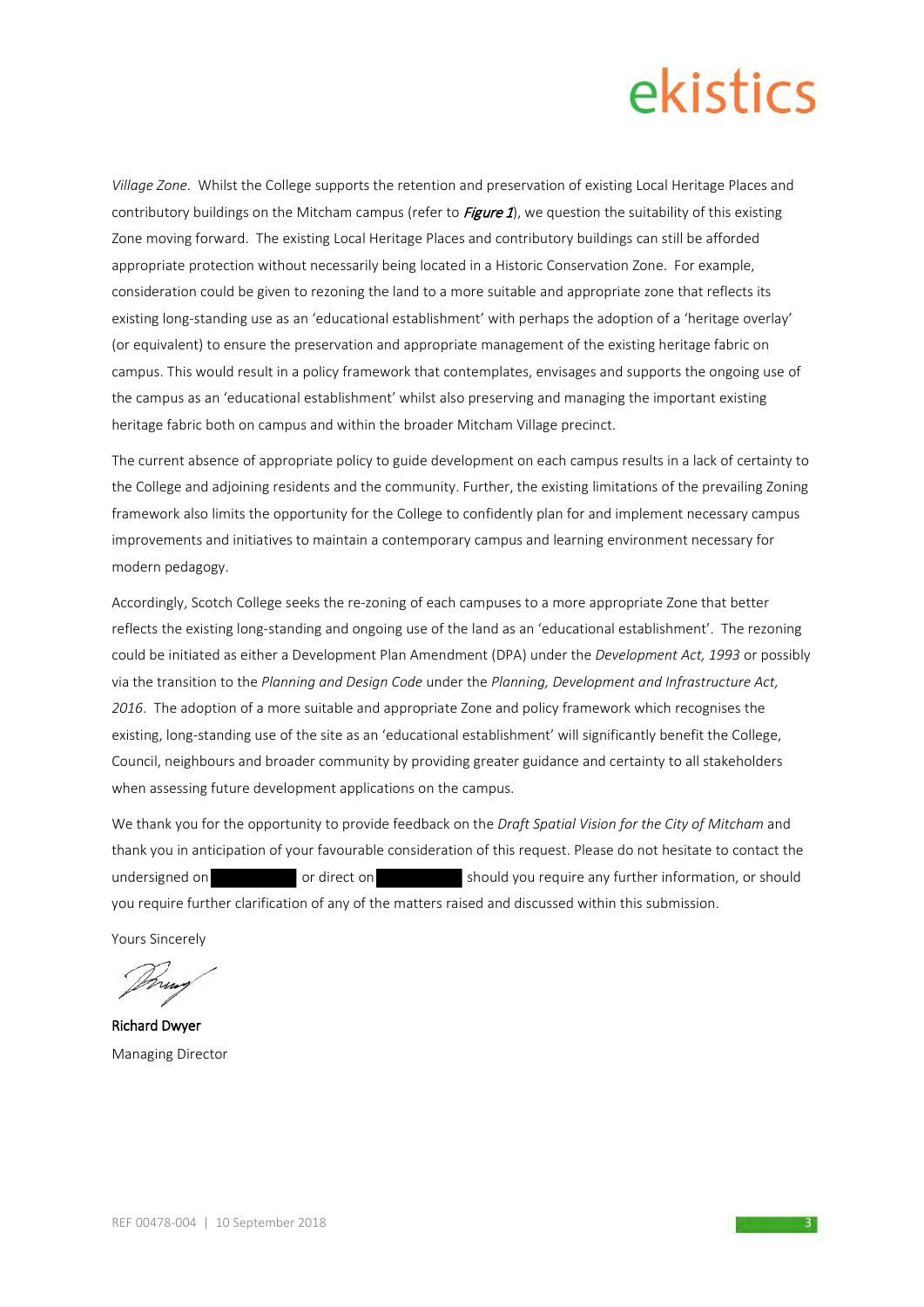### Appendix 2:*Scotch College, Adelaide, Incorporation Act. – 1922 (Private Act)*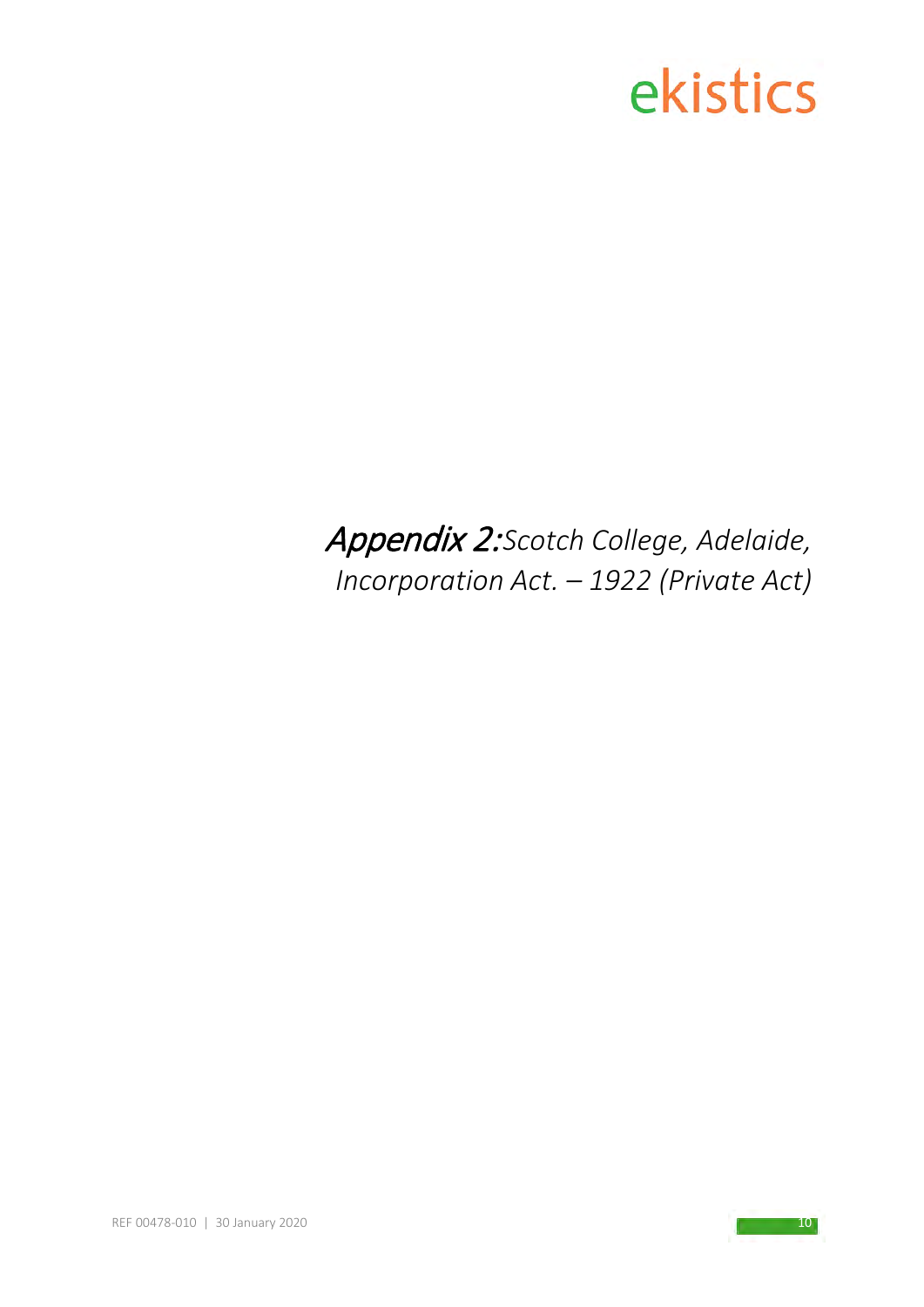

#### **ANNO DECIMO TERTIO**

### GEORGII V REGIS.

#### **A.O. 1922.**

*Private Act.* 

\*\*\*\*\*\*\*\*\*\*\*\*\*\*\*\*\*\*\*\*\*\*\*\*\*\*\*\*\*\*\*\*\*\*\*\*\*\*\*\*\*\*\*\*\*\*\*\*\*\*\*\*\*\*\*\*\*\*\*

#### An Act to Incorporate the Governors of Scotch College, Adelaide, and to Provide for and Regulate the Management and Affairs of the said College.

#### *[Assented to, December IJth, I922.J*

**lIT** HEREAS in the year one thousand nine hundred and nine-**Preamble** teen it was resolved by the General Assembly of the Presbyterian Church of South Australia to establish a College in the neighborhood of Adelaide in connection with the Presbyterian Church of South Australia as a memorial of the victory achieved by the Allies in the Great War: And whereas the necessary funds were contributed by Members of the Presbyterian Church of South Australia and of the South Australian Caledonian Society and of the Lothian Club, Adelaide, and by other persons interested in providing a college for boys of Scotch parentage and descent : And whereas the property known as "Torrens Park" was acquired and the Collegiate School known as "Scotch College, Adelaide," established thereat : And whereas the College is now largely attended : And whereas the real and personal property of the College is now vested in James Wigham McGregor, of North Adelaide, Woolbroker; John Gordon Balfour, of Adelaide, Confectioner; Thomas Henry Fraser, of Mitcham, Grazier; and Henry Darnley Naylor, of Adelaide, Hughes Professor of Classics **in** the University of Adelaide, as Trustees for the College subject to the Statutes now providing for and regulating the management and affairs of the **College:** 

 $\begin{bmatrix} \vdots \\ \vdots \\ \vdots \\ \vdots \end{bmatrix}$ 

I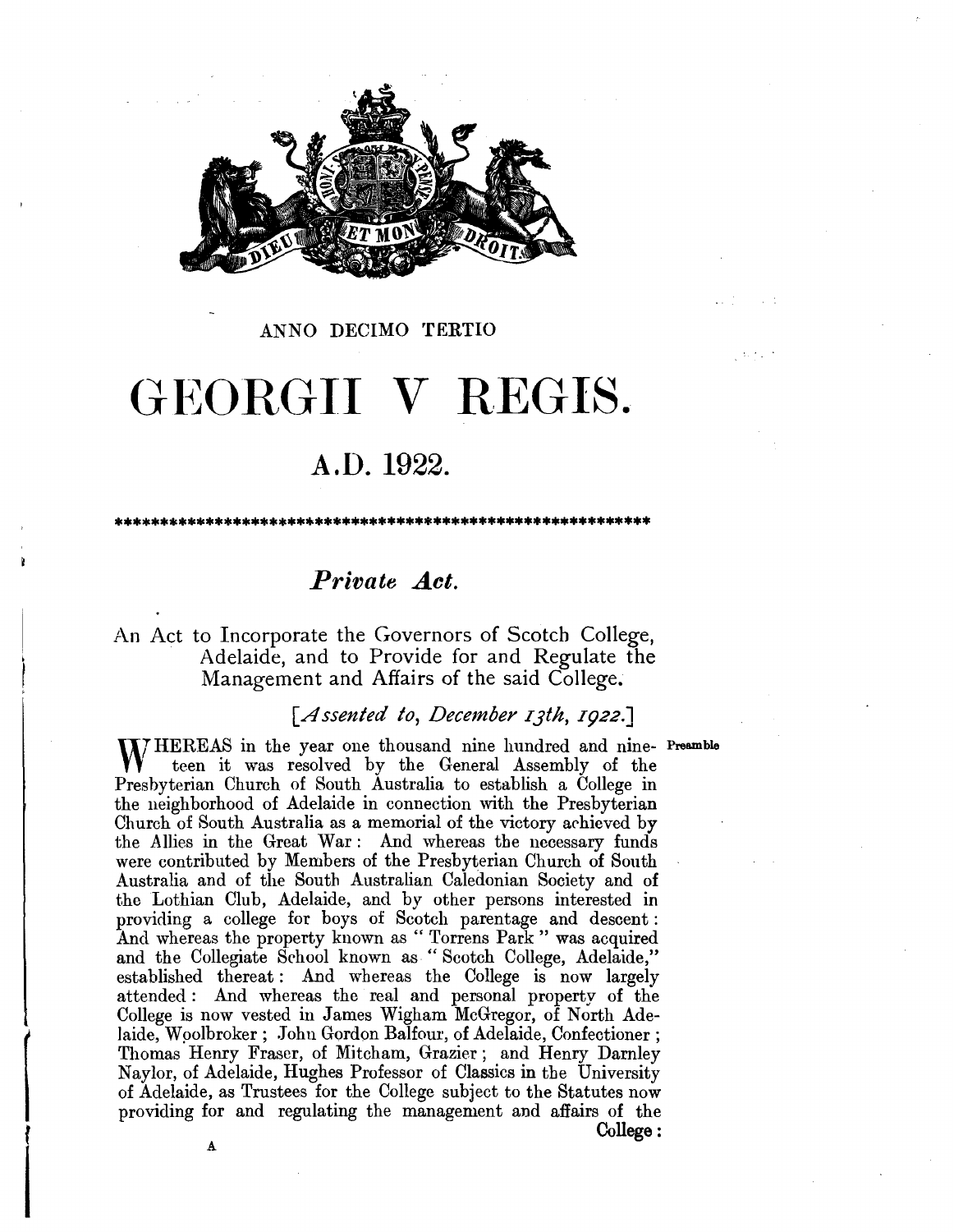*Scotch College, Adelaide, Incorporation Act.*-1922.

College : And whereas the College would acquire a degree of permanencv and importance, highly desirable in an establishment of its character by being incorporated-

Be it therefore Enacted by the Governor of the State of South Australia, with the advice and consent of the Parliament thereof, as follows:

**Short title.** 

**1.** This Act may be cited as " Scotch College, Adelaide, Incorporation Act, **1922."** 

**Definition.** 

**Governors for the time being to be a. body corporate.** 

**2.** In this Act " College " shall mean " Scotch College, Adelaide," at Torrens Park, Mitcham, in the State of South Australia, as incorporated by this Act.

**3.** The Governors for the time being of the College elected or hereafter to be elected in pursuance of the Statutes of the College as set forth in the Schedule to this Act shall be and are hereby constituted and declared to be one body corporate by the name of "Scotch College, Adelaide," and by that name shall have perpetual succession and a common seal and shall and may sue and be sued, imp lead and be impleaded, grant and receive by its corporate name and do all acts as natural persons may, and shall manage the College with the fullest power and authority to break, alter, or vary such seal, and to acquire, accept, hold, lease, mortgage, sell, exchange, and dispose of real and personal property, and to exercise all powers and functions whatsoever of an incorporated body, subject at all times and in all things to the Statntes of the College for the time being in force.

· **Trustees to transfer property,** 

**4.** The above-named James Wigham McGregor, John Gordon Balfour, Thomas Henry Fraser, and Henry Darnley Naylor, and all persons and any person in whom any real and personal property is vested in trust for the College, shall forthwith transfer and assign the same to the College, subject to the encumbrances affecting the same.

**Statutes** of **College. 5.** The Statutes set forth in the Schedule to this Act, with such modifications thereof as shall hereafter be made under and pursuant to the powers in that behalf in such Statutes contained, shall be the Statutes providing for and regulating the management and affairs of the College.

> In the name and on behalf of His Majesty, I hereby assent to this Bill.

> > TOM BRIDGES, Governor.

2

#### SCHEDULE.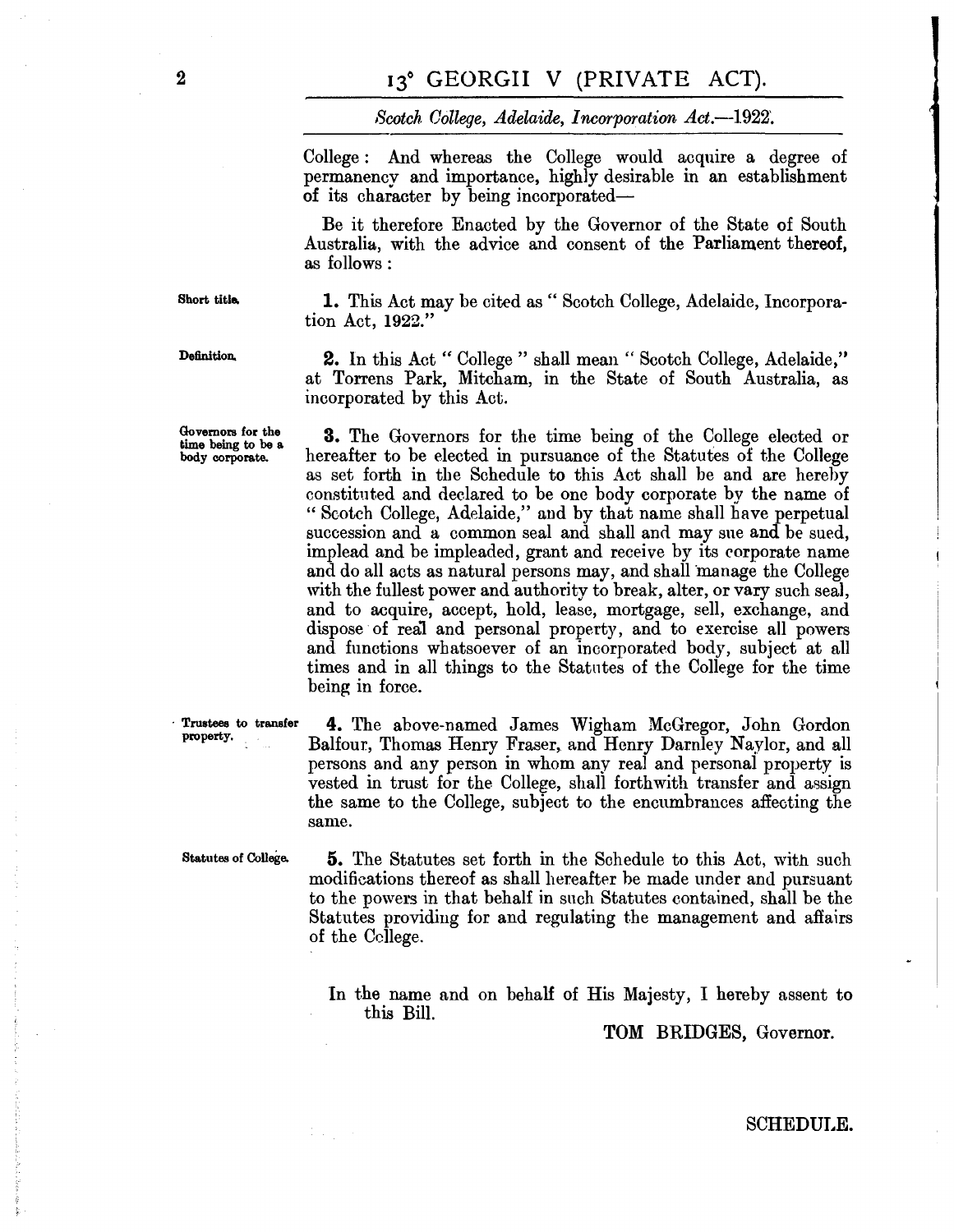#### 13° GEORGII V (PRIVATE ACT).

*Scotch College, Adelaide, Incorporation Act.*-1922.

#### **SCHEDULE.**

#### STATUTES OF SCOTCH COLLEGE, ADELAIDE.

1. In these Statutes, unless the context otherwise requires-

(a) "The College" shall mean" Scotch College, Adelaide."

- (b) "The Assembly" shall mean the State Assembly of the Presbyterian Church of Australia in South Australia.
- (c) " The Moderator" shall mean the Moderator of the Assembly.
- **(a)** " The Council " shall mean the Council of Governors constituted by these Statutes.

**2.** Scotch College, Adelaide; is founded for the purpose of providing education **for** boys of Scotch parentage and descent in South Australia, and such other boys as shall be admitted to the College, and of providing religious instruction for its scholars according to the religious belief of the Presbyterian Church of Australia.

3. The fundamental principle of the College is that no religious instruction shall be imparted thereat which shall in any way contravene the doctrines of the Presbyterian Church of Australia.

4. The College shall be governed by a Council of Governors, consisting of the Moderator and the four Sealholders of the College for the time being (who shall be Members *ex officio*) and of seventeen other Members, of whom twelve have been appointed by the Assembly, two have been appointed by the Scotch College Old Collegians' Association, one has been appointed by the South Australian Caledonian Society Incorporated, one by the Lothian Club, and one by the subscribers to the funds of the College.

5. The Council shall be deemed to be duly constituted, and may exercise all its powers and functions notwithstanding that the full number of. Members shall not have been appointed or that there shall be a vacancy in the membership of the Council, or that there shall be any defect in the appointment of any Member of the Council.

6. The Assembly may permit any other Societies or Associations to appoint one Member each to the Council.

7. Four of the Members of the Council appointed by the Assembly shall retire each year, and their places shall be filled at the Annual Meeting of the Assembly. The order of their retirement shall be determined by the Council, who shall secure as far as possible that the Members shall retire in rotation. The retiring Members shall be eligible for re-election.

8. The remaining Members of the Council shall hold office for such term as the Societies or Associations appointing them shall respectively determine: Provided that such term shall not exceed three years without re-appointment, except in the case of a representative appointed by the subscribers to the funds of the College. The Council, upon receiving notice of an appointment by any such Society or Association, shall treat the person so appointed as a Member until they shall receive notice of the appointment of a successor or until his place shall have been declared vacant in pursuance of these Statutes.

9. Where any Member of the Council is dead or remains out of the State **for**  more than twelve months, or desires to resign his membership, or refuses or is unfit to act, or is incapable of acting in the duties of his office, or if any Member elected

 $\begin{array}{c} \begin{array}{c} \begin{array}{c} \begin{array}{c} \end{array} \\ \begin{array}{c} \end{array} \end{array} \end{array} \end{array}$ 

by

Sec. 3.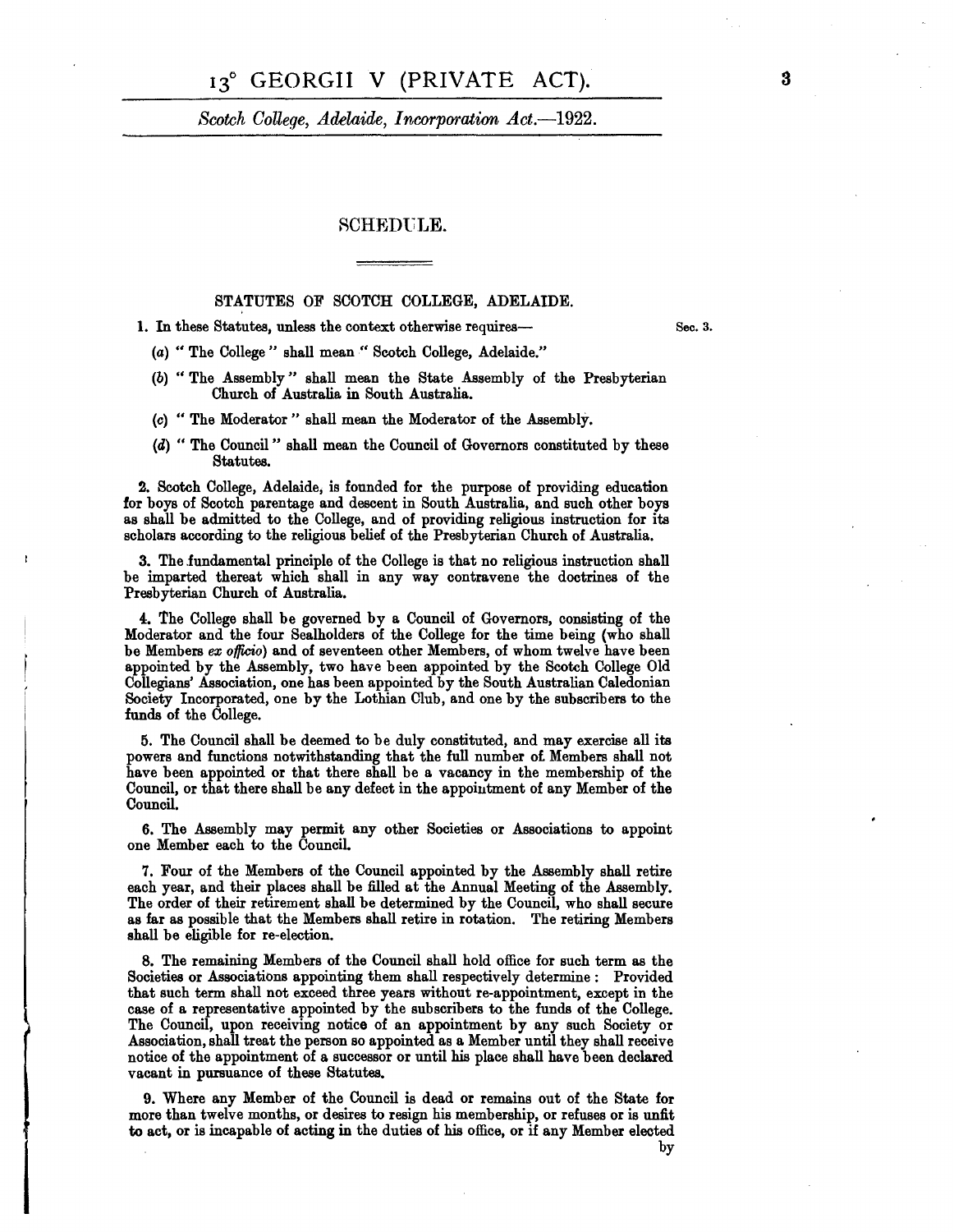$\ddagger$ 

#### *Scotch College, Adelaide, Incorporation Act.*-1922.

by any Society or Association shall have been a Member of the Council continuously **for** three years without being re-appointed, the Council shall have power to declare the place of such Member to be vacant, and thereupon-

- . (a) in the case **of** a Member elected by the Assembly, the Council shall appoint some person to fill the vacancy, provided that such appointment shall be subject to the confirmation of the Assembly at its next meeting, and in the event of such appointment not being confirmed, the Assembly shall appoint a new Member to fill the vacancy, and the person so appointed by the Council or by the Assembly shall, as regards the order of his retiring, stand in the place of the person whom he shall succeed.
- (b) in the case of any Member appointed by any Society or Association, the Society or Association concerned shall appoint a new Member in the place of the Member whose place shall have been declared vacant.
- (c) in the case of a Member elected by the subscribers the Secretary to the Council shall forthwith call a meeting **of** the subscribers by advertisement in the Adelaide daily newspapers to appoint a new member to the Council.

The declaration of the Council that the place of a Member is vacant shall be final and conclusive.

10. No master of the College shall be a Member of the Council, and no master of any other primary or secondary college in South Australia shall be a Member of the Council.

11. The Council shall have full control of the affairs, both financial and otherwise, of the College, including the appointment and removal of the Headmaster, but no appointment of any other master shall be made except on the recommendation of the Headmaster, and the Headmaster shall have the power of removing any other master.

12. The curriculum of study shall be determined from time to time by the Headmaster and approved by the Council.

13. The Council may borrow money for the purposes of the College on such security as it shall deem fit, and may purchase, take on lease, or otherwise acquire such real and personal property as the Council shall deem necessary for the purposes of the College, and may sell the whole or any portion of the real or personal property of the College upon such terms and subject to such conditions as the Council shall deem fit, provided that the Council shall not sell any portion of the lands comprising the schoolhouse and the immediate grounds thereof, except in pursuance of a resolution of the Council carried unanimously at a meeting of the Council at which every member shall be present, nor until such resolution shall have been confirmed by the Assembly.

14. The Council shall appoint a Chairman, Secretary, and Treasurer, and such other officers as shall be necessary.

15. The Council shall appoint a finance committee of six persons, of whom two at least shall be appointed from the Sealholders of the College. The finance committee shall have control of the finances of the College, but shall at all times be subject to the direction of the Council.

16. The Council may appoint such other committees as shall be necessary.

**17.** The Council shall report annually to the Assembly, and shall submit an annual financial statement to the Assembly in such form as the Assembly shall require.

18. The Council shall meet quarterly or oftener for the transaction of business, and at such meetings five Members shall form a quorum. The Chairman shall have **a** deliberative and a casting vote.

19. The Moderator shall be the Visitor of the College.